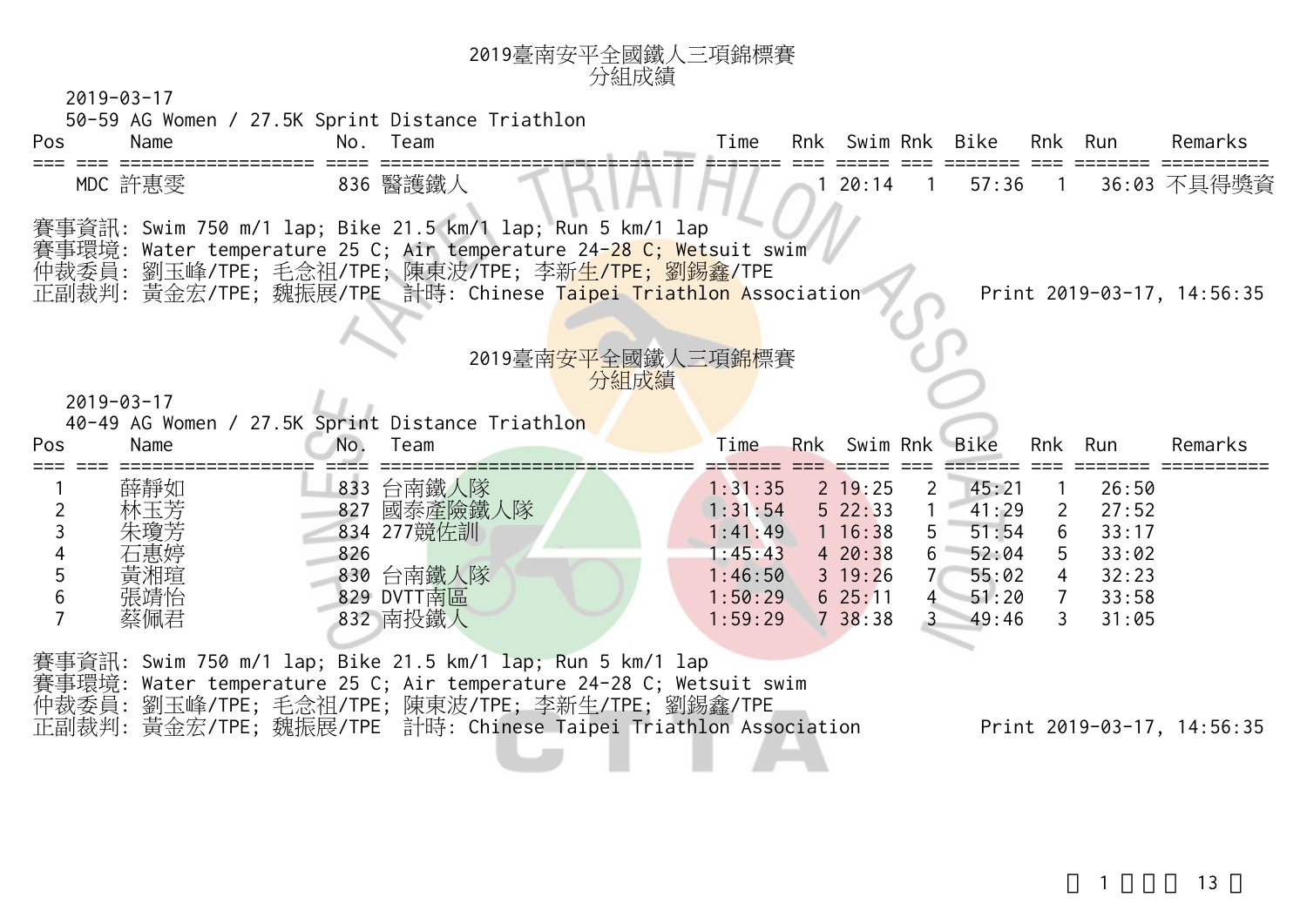

20-39 AG Women / 27.5K Sprint Distance Triathlon

| Pos<br>$==$ | Name                                      | Team<br>No.                                                                                                                                                                                                                                                                                                         | Time                                                                      | Rnk Swim Rnk                                                                                  |                                                 | Bike                                                        |                                                                      | Rnk Run                                                     | Remarks                    |
|-------------|-------------------------------------------|---------------------------------------------------------------------------------------------------------------------------------------------------------------------------------------------------------------------------------------------------------------------------------------------------------------------|---------------------------------------------------------------------------|-----------------------------------------------------------------------------------------------|-------------------------------------------------|-------------------------------------------------------------|----------------------------------------------------------------------|-------------------------------------------------------------|----------------------------|
| 2<br>3<br>5 | 林怡君<br>陳沁瑜<br>陳蕙怡<br>註:W20.W30未滿10人併組計算成績 | 817 銳騎佰客鐵人隊<br>819 勝美肉品<br>818 國泰產險鐵人隊<br>807<br>809 台南鐵人隊<br>808 台南鐵人隊<br>820<br>賽事資訊: Swim 750 m/1 lap; Bike 21.5 km/1 lap; <mark>Run 5 k</mark> m/1 lap<br>賽事環境: Water temperature 25 C; Air temperatur <mark>e 24-28 C; Wetsuit</mark> swim<br>仲裁委員: 劉玉峰/TPE; 毛念祖/TPE; 陳東波/TPE; 李 <mark>新生/TPE; 劉錫鑫/T</mark> PE | 1:15:24<br>1:17:28<br>1:24:33<br>1:25:28<br>1:25:38<br>1:36:33<br>1:51:39 | 110:28<br>$4 \overline{14}:44$<br>616:20<br>$2$ 12:02<br>$3 \t14:21$<br>7 18:10<br>$5\;15:18$ | 2<br>3<br>5<br>$\overline{4}$<br>7 <sup>7</sup> | 40:25<br>38:44<br>41:18<br>43:14<br>41:18<br>46:43<br>59:17 | $\mathbf{2}$<br>1<br>3<br>5<br>$\overline{4}$<br>6<br>$\overline{7}$ | 24:32<br>24:01<br>26:56<br>30:13<br>30:00<br>31:41<br>37:05 |                            |
|             |                                           | 正副裁判: 黃金宏/TPE; 魏振展/TPE 計時: Chinese Taipei Triathlon Association                                                                                                                                                                                                                                                     |                                                                           |                                                                                               |                                                 |                                                             |                                                                      |                                                             | Print 2019-03-17, 14:56:35 |
|             |                                           |                                                                                                                                                                                                                                                                                                                     | TE TE                                                                     |                                                                                               |                                                 |                                                             |                                                                      |                                                             |                            |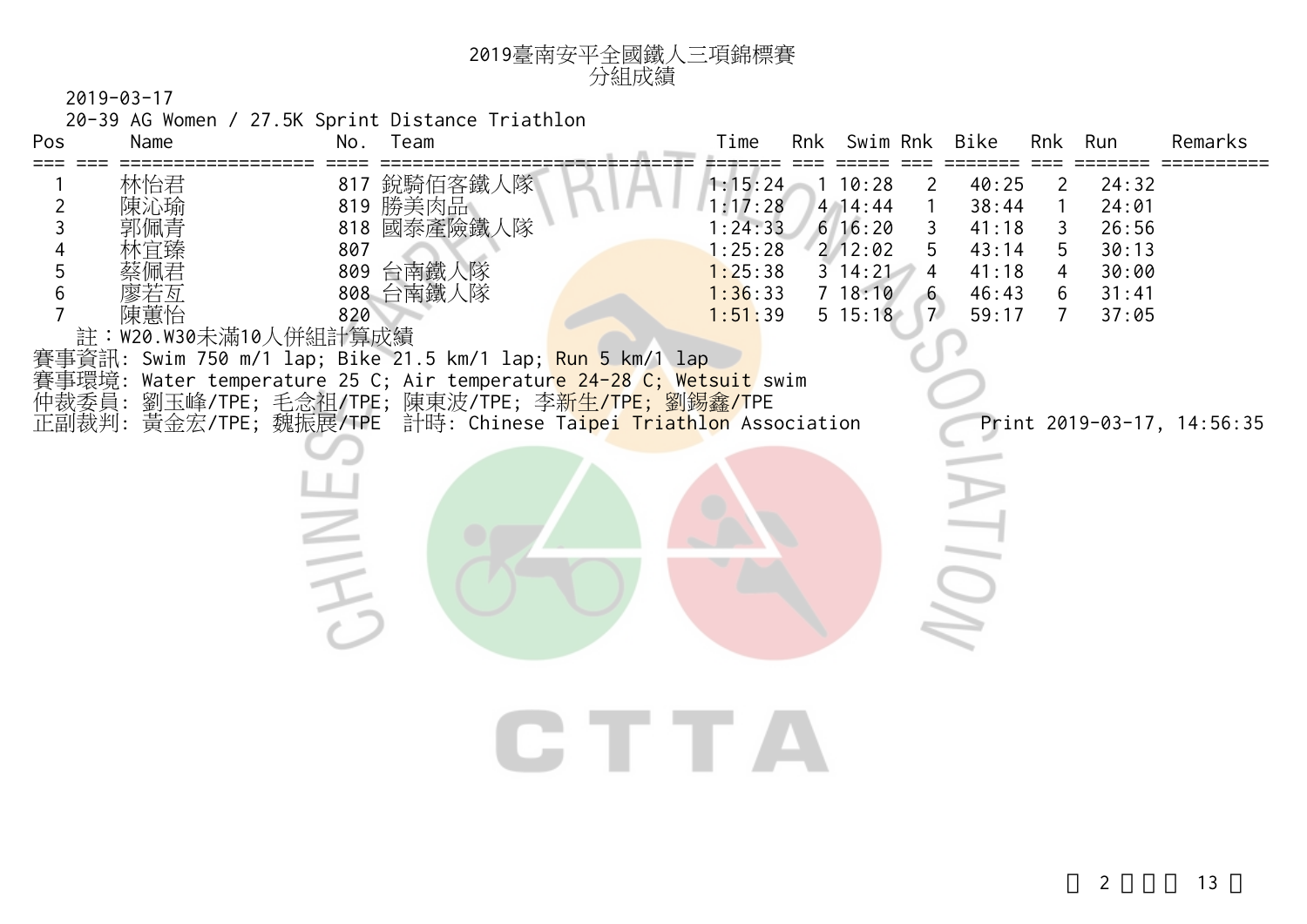| 2019臺南安平全國鐵人三項錦標賽 |
|-------------------|
| 分組成績              |

16-19 AG Women / 27.5K Sprint Distance Triathlon

| Pos | Name | No.    | Team                                                       | Time                   | Rnk            | Swim Rnk     |        | <b>Bike</b> | Rnk | Run   | Remarks |
|-----|------|--------|------------------------------------------------------------|------------------------|----------------|--------------|--------|-------------|-----|-------|---------|
|     | 潘昱婷  |        | 796 Zoot Taiwan                                            | 1:07:26                | $\overline{4}$ | 9:38         |        | 37:07       |     | 20:42 |         |
|     | 莊蕙名  | 791    | 銳騎佰客鐵人隊南港高中                                                | 1:09:02                |                | $2 \, 8:59$  | 4      | 37:53       | 2   | 22:11 |         |
|     | 陳恩惠  | 794    | 臺北市立大學                                                     | :10:41                 |                | 510:03       | 3      | 37:52       | 3.  | 22:47 |         |
|     | 張瑞菱  | 789    |                                                            | : 11:01                |                | $7 \ 10:44$  | 2      | 37:21       | 4   | 22:57 |         |
|     | 陳姵瑀  | 793    | 鋭騎佰客鐵人隊西松高中                                                | 1:12:56                | 3              | 9:33         | 5      | 38:32       | 6   | 24:52 |         |
|     | 張妃婷  |        | 798 西苑高中                                                   | 1:13:15                |                | 8:53         |        | 40:20       | 5.  | 24:03 |         |
|     | 謝巧薰  |        | 786 桃園市體育會鐵人三項委員會                                          | 1:14:49                |                | $6\;10:31$   | 6      | 39:08       |     | 25:10 |         |
| 8   | 羅雯齡  | 799    |                                                            | 1:24:36                |                | $9 \t12:15$  | 8      | 42:36       | 10  | 29:45 |         |
|     | 游千又  | 795    | 羅東高商鐵人隊                                                    | 1:2 <mark>7:</mark> 02 |                | $8 \t11:56$  | 9      | 45:15       | 11  | 29:52 |         |
| 10  | 林庭先  | 787    |                                                            | 1:28:34                |                | $11 \t12:40$ | $10 -$ | 47:12       | 9   | 28:44 |         |
| 11  | 莊雅媛  | 790    |                                                            | 1:30:39                |                | 14 15:26     | 12     | 47:51       | 8   | 27:22 |         |
| 12  | 龍芃如  | 797 DG |                                                            | 1:33:44                |                | 10 12:39     | 11.    | 47:31       | 13  | 33:36 |         |
| 13  | 林庭褕  | 788    |                                                            | 1:40:14                |                | 13 15:19     | 13'    | 52:06       | 12  | 32:49 |         |
| 14  |      | 792 DG |                                                            | 1:51:27                |                | $12$ $13:23$ | 14     | 59:25       | 14  | 38:39 |         |
|     | 郭怡霆  |        | 賽事資訊: Swim 750 m/1 lap; Bike 21.5 km/1 lap; Run 5 km/1 lap |                        |                |              |        |             |     |       |         |

賽事環境: Water temperature 25 C; Air temperature 24-28 C; <mark>Wetsuit swim</mark> 仲裁委員: 劉玉峰/TPE; 毛念祖/TPE; 陳東波/TPE; 李新生/TPE; 劉錫鑫/TPE 正副裁判: 黃金宏/TPE; 魏振展/TPE 計時: Chinese Taipei Triathlon Association Print 2019-03-17, 14:56:35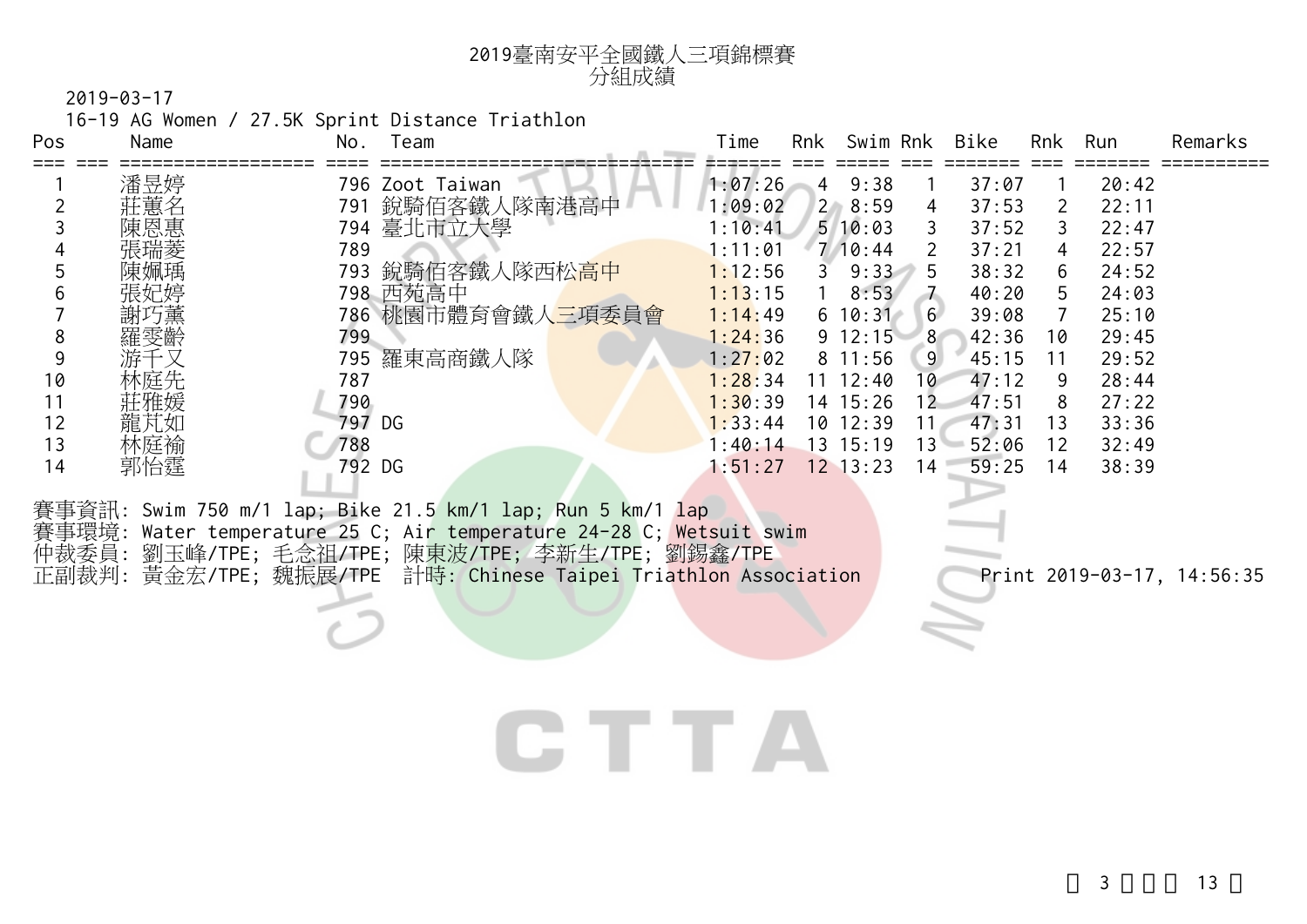| Pos                 | Name             | Team<br>No.                                                                                                                                                                                                                                                                            | Time<br>Rnk Swim Rnk<br>Bike<br>Rnk Run<br>Remarks                                                                                     |
|---------------------|------------------|----------------------------------------------------------------------------------------------------------------------------------------------------------------------------------------------------------------------------------------------------------------------------------------|----------------------------------------------------------------------------------------------------------------------------------------|
|                     | 陳胤柔              | 778 Zoot Taiwan                                                                                                                                                                                                                                                                        | $3 \t10:54$<br>37:12<br>21:53<br>1:09:57                                                                                               |
| $\overline{2}$<br>3 | 陳均妤<br>陳均婕       | 780 超冠小鐵人<br>781 超冠小鐵人                                                                                                                                                                                                                                                                 | 1:10:17<br>$1 \ 10:42$<br>37:24<br>22:12<br>$\mathbf{2}$<br>$\overline{2}$<br>1:16:11<br>$2 \ 10:44$<br>$\mathbf{3}$<br>41:00<br>24:29 |
| 4                   | 賴珮琳              | 779                                                                                                                                                                                                                                                                                    | $5\overline{)}$<br>412:04<br>29:39<br>1:26:52<br>45:10<br>$4\overline{ }$                                                              |
| 5                   | 呂昀熹              | 776 台南鐵人隊                                                                                                                                                                                                                                                                              | $6\;15:22\;5$<br>50:22<br>4 29:36<br>1:35:18                                                                                           |
| 6                   | 張容禎              | 777 DVTT南區                                                                                                                                                                                                                                                                             | 35:36<br>6<br>1:48:25<br>$5 \t13:50$<br>59:00                                                                                          |
|                     |                  | 賽事資訊: Swim 750 m/1 lap; Bike 21.5 km/1 lap; <mark>Run 5 k</mark> m/1 lap<br>賽事環境: Water temperature 25 C; Air temperatu <mark>re 24-28 C; Wetsuit s</mark> wim<br>仲裁委員: 劉玉峰/TPE; 毛念祖/TPE; 陳東波/TPE; 李新生/TPE; 劉錫鑫/TPE<br>正副裁判: 黃金宏/TPE; 魏振展/TPE 計時: Chinese Taipei Triathlon Association | Print 2019-03-17, 14:56:35                                                                                                             |
|                     |                  |                                                                                                                                                                                                                                                                                        | 2019臺南安平全國鐵人三項錦標賽<br>分組成績                                                                                                              |
|                     | $2019 - 03 - 17$ |                                                                                                                                                                                                                                                                                        |                                                                                                                                        |
| Pos                 | Name             | 60+ AG Men / 27.5K Sprint Distance Triathlon<br>Team<br>No.                                                                                                                                                                                                                            | Time<br>Rnk Swim Rnk Bike<br>Rnk Run<br>Remarks                                                                                        |
| $\overline{2}$      | 何明宏<br>蘇德福       | $1111 -$<br>1112 幼一初鐵                                                                                                                                                                                                                                                                  | $1 \t17:17$<br>$-48:22$<br>1:35:40<br>30:02<br>$\overline{\phantom{0}}$<br>$2$ 19:11<br>54:05<br>1:48:12<br>2<br>34:57                 |

正副裁判: 黃金宏/TPE; 魏振展/TPE 計時: Chinese Taipei Triathlon Association Print 2019-03-17, 14:56:35

<sup>2019</sup>臺南安平全國鐵人三項錦標賽

4 ,共 13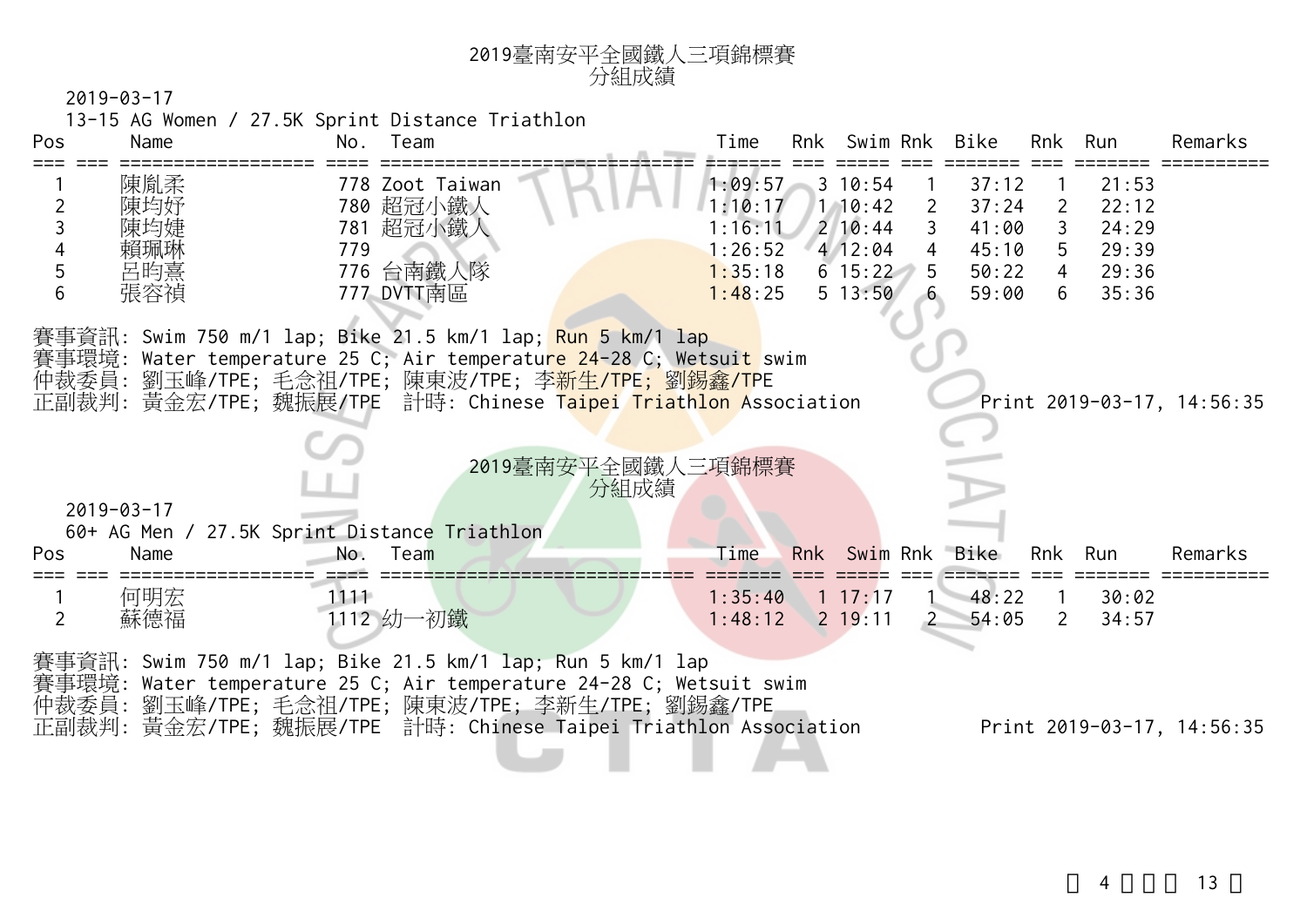

50-59 AG Men / 27.5K Sprint Distance Triathlon

| Pos                                        | Name                                   | No.                                             | Team                                                                                                                                                                                                                                                                                   | Time                                                                                            | Rnk | Swim Rnk                                                                                                  |                                                    | Bike                                                                             | Rnk                                                          | Run                                                                           | Remarks                    |
|--------------------------------------------|----------------------------------------|-------------------------------------------------|----------------------------------------------------------------------------------------------------------------------------------------------------------------------------------------------------------------------------------------------------------------------------------------|-------------------------------------------------------------------------------------------------|-----|-----------------------------------------------------------------------------------------------------------|----------------------------------------------------|----------------------------------------------------------------------------------|--------------------------------------------------------------|-------------------------------------------------------------------------------|----------------------------|
| ===<br>2<br>3<br>$+15$<br>5<br>6<br>8<br>9 | 柳權祐<br>賴德松<br>巫永光<br>張立成<br>傅治成<br>何聖佑 | 1099<br>1103<br>1098<br>1102<br>1100<br>1104 華陽 | 1101 遠東新世紀風火輪<br>1096 台南鐵人隊<br>1097 台南鐵人隊                                                                                                                                                                                                                                              | 1:18:20<br>1:24:59<br>1:30:48<br>1:36:32<br>1:45:03<br>1:45:03<br>1:45:31<br>1:46:06<br>1:54:17 |     | 11:35<br>$2$ 14:55<br>4 16:00<br>3/15:37<br>9 19:13<br>7 18:27<br>$5 \t17:19$<br>$6\;17:52\;6$<br>8 19:10 | $\mathbf{2}$<br>3<br>4<br>7<br>8<br>5 <sup>1</sup> | 41:09<br>42:04<br>45:55<br>46:31<br>53:21<br>54:06<br>49:19<br>52:27<br>91:01:01 | $\overline{2}$<br>$\mathsf{3}$<br>7<br>4<br>5<br>9<br>8<br>6 | 25:38<br>28:01<br>28:38<br>34:25<br>32:31<br>32:31<br>38:54<br>35:48<br>34:07 | 下車越線罰                      |
|                                            |                                        |                                                 | 賽事資訊: Swim 750 m/1 lap; Bike 21.5 km/1 lap; Run 5 km/1 lap<br>賽事環境: Water temperature 25 C; Air temperature <mark>24-28 C; Wetsu</mark> it swim<br>仲裁委員: 劉玉峰/TPE; 毛念祖/TPE; 陳東波/TPE; 李新生/ <mark>TPE; 劉</mark> 錫鑫/TPE<br>正副裁判: 黃金宏/TPE; 魏振展/TPE 計時: Chinese Taipei Triathlon Association |                                                                                                 |     |                                                                                                           |                                                    |                                                                                  |                                                              |                                                                               | Print 2019-03-17, 14:56:35 |
|                                            |                                        |                                                 |                                                                                                                                                                                                                                                                                        |                                                                                                 |     |                                                                                                           |                                                    |                                                                                  |                                                              |                                                                               |                            |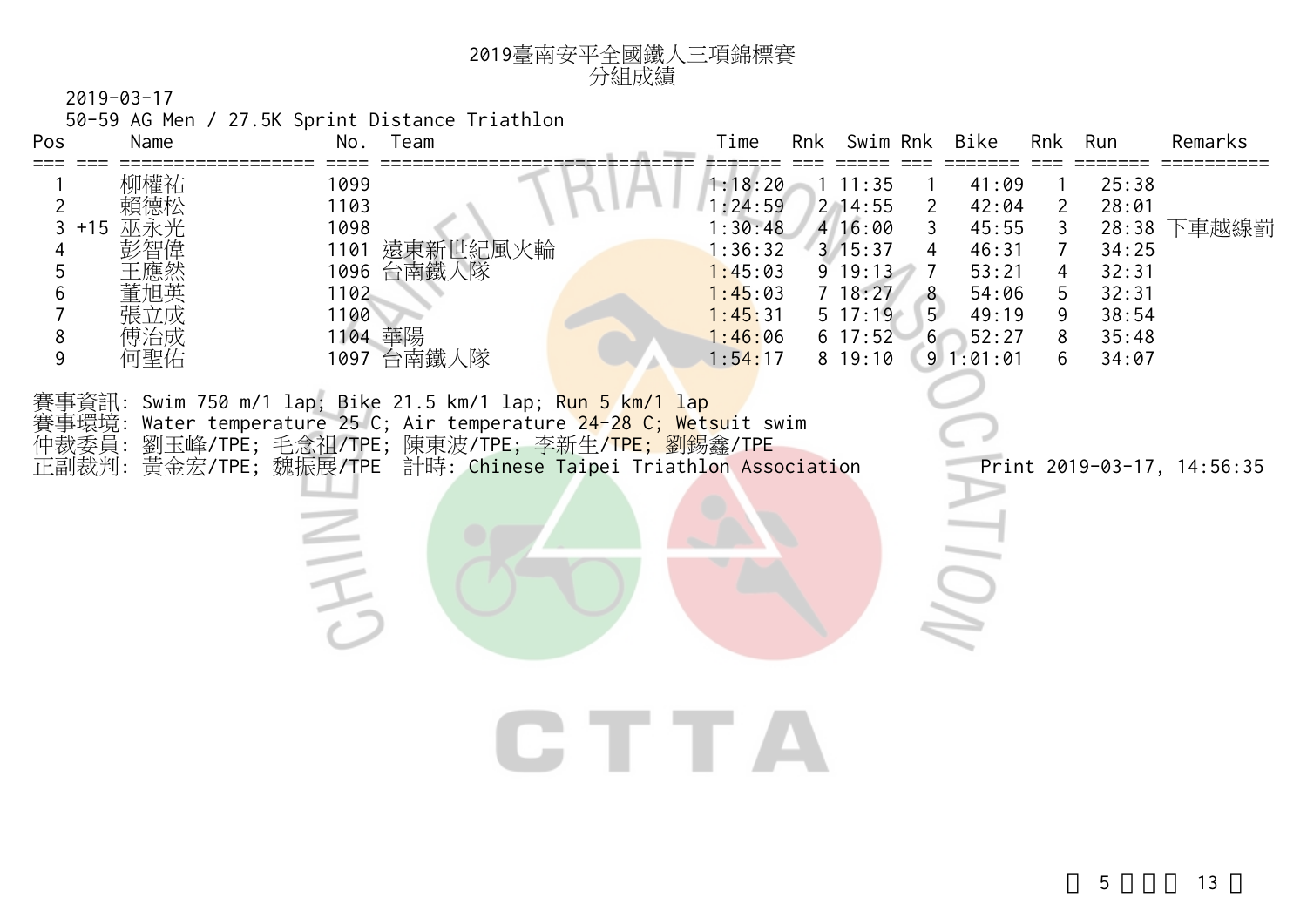

40-49 AG Men / 27.5K Sprint Distance Triathlon

| Pos | Name               | No.  | Team          | Time    | Rnk | Swim Rnk     |                 | Bike  | Rnk | Run   | Remarks  |
|-----|--------------------|------|---------------|---------|-----|--------------|-----------------|-------|-----|-------|----------|
| === | 許佑銓                | 1007 |               | 1:10:56 |     | $3 \t11:27$  | 2               | 37:41 | 2   | 21:49 |          |
| 2   | 莊順發                | 1006 | 銳騎佰客鐵人隊       | 1:12:46 |     | $6$ 13:27    | 3               | 37:56 |     | 21:24 |          |
| 3   | 邱仲簾                | 1003 | 台南鐵人隊         | 1:13:24 |     | $2 \ 11:13$  | 7               | 40:01 | 3   | 22:12 |          |
|     | 茆逸榮                | 1004 |               | 1:13:46 |     | 1/10:22      | 4               | 38:06 | 8   | 25:19 |          |
| 5   | 文彭                 | 1023 | 鐵人拔巴          | 1:14:15 |     | $5 \t11:58$  |                 | 38:26 | 7   | 23:53 |          |
| 6   | 左敦雲                | 999  | 國泰產險鐵人隊       | 1:15:45 |     | $21 \t16:13$ | المنازل         | 36:39 | 4   | 22:54 |          |
|     | 曾秉文                | 1011 | 勝美肉品          | 1:17:59 |     | $17 \t14:45$ | 8               | 40:14 | 5   | 23:01 |          |
| 8   | 黎鑑輝                |      | 1019 遠東新世紀風火輪 | 1:20:06 | 11  | 14:07        | 6               | 39:49 | 11  | 26:11 |          |
| 9   | 王建翔                | 998  | 台南鐵人隊         | 1:21:07 |     | 12 14:11     | 10              | 43:44 | 6   | 23:13 |          |
| 10  | 溫著正                | 1024 | 鐵人拔巴          | 1:22:18 |     | 9 14:02      | 9               | 42:12 | 10  | 26:05 |          |
| 11  | 田志偉                | 1000 | 羅東高商鐵人隊       | 1:25:50 |     | 7 13:46      | 14              | 45:05 | 14  | 27:00 |          |
| 12  | 吳宜修                | 1002 | 南投鐵人          | 1:25:52 |     | 19 15:44     | 11 <sub>1</sub> | 44:19 | 9   | 25:49 |          |
| 13  | 鄭育騏                | 1018 | 遠東新世紀風火輪      | 1:26:09 | 13  | 14:17        | $15 -$          | 45:17 | 13  | 26:36 |          |
| 14  | 黃興貴                | 1013 | 台南鐵人隊         | 1:27:45 |     | 20 15:55     | 13              | 44:49 | 15  | 27:02 |          |
| 15  | 葉建志                | 1015 | 台南鐵人隊         | 1:28:57 |     | 411:44       | 12              | 44:31 | 19  | 32:43 |          |
| 16  | 馮怡明                | 1012 |               | 1:29:10 |     | $16$ $14:41$ | 17              | 48:08 | 12  | 26:23 |          |
| 17  | 簡佳任                | 1020 | 南投鐵人          | 1:29:44 |     | 14 14:19     | 16              | 45:18 | 18  | 30:08 |          |
| 18  | 鄧堯敦                | 1017 | 竹仁婦幼診所        | 1:34:01 |     | 18 15:29     | 19              | 49:35 | 16  | 28:58 |          |
| 19  | 梁秋銘                | 1005 |               | 1:34:47 |     | $10 \t14:04$ | 21              | 50:53 | 17  | 29:52 |          |
| 20  | Masayuki Hashimoto | 996  |               | 1:37:21 |     | 8 13:49      | 20              | 49:36 | 20  | 33:57 |          |
| 21  | 許原凱                |      | 1008 南投鐵人     | 1:43:27 |     | $22$ 17:08   | 18              | 48:44 | 21  | 37:36 |          |
| 22  | 劉彥成                |      | 1016 流川風      | 1:45:50 |     | 15 14:29     | 22              | 53:15 | 22  | 38:06 |          |
| 23  | 陳慶福                | 1010 |               | 1:52:17 |     | 23 17:11     | 23              | 53:25 | 23  | 41:42 |          |
| 24  | 陳柏蒼                | 1009 |               | 1:58:00 |     | 26 19:58     | 25              | 56:02 | 24  | 42:01 |          |
|     | 黃斌宗<br>MDC         | 1022 | 醫護鐵人          |         |     | 25 18:22     | 24              | 55:18 | 25  | 42:09 | 不具得獎資    |
|     | 李連村<br><b>MDC</b>  | 1021 | 醫護鐵人          |         |     | 24 17:55     | 26              | 58:14 | 26  | 42:17 | 不具得獎資    |
|     | 江孟翰<br><b>DNF</b>  | 1001 | 台南鐵人隊         |         |     |              |                 |       |     |       | SWIM DNF |
|     |                    |      |               |         |     |              |                 |       |     |       |          |

賽事資訊: Swim 750 m/1 lap; Bike 21.5 km/1 lap; Run 5 km/1 lap 賽事環境: Water temperature 25 C; Air temperature 24-28 C; Wetsuit swim 仲裁委員: 劉玉峰/TPE; 毛念祖/TPE; 陳東波/TPE; 李新生/TPE; 劉錫鑫/TPE 正副裁判: 黃金宏/TPE; 魏振展/TPE 計時: Chinese Taipei Triathlon Association Print 2019-03-17, 14:56:35

6 13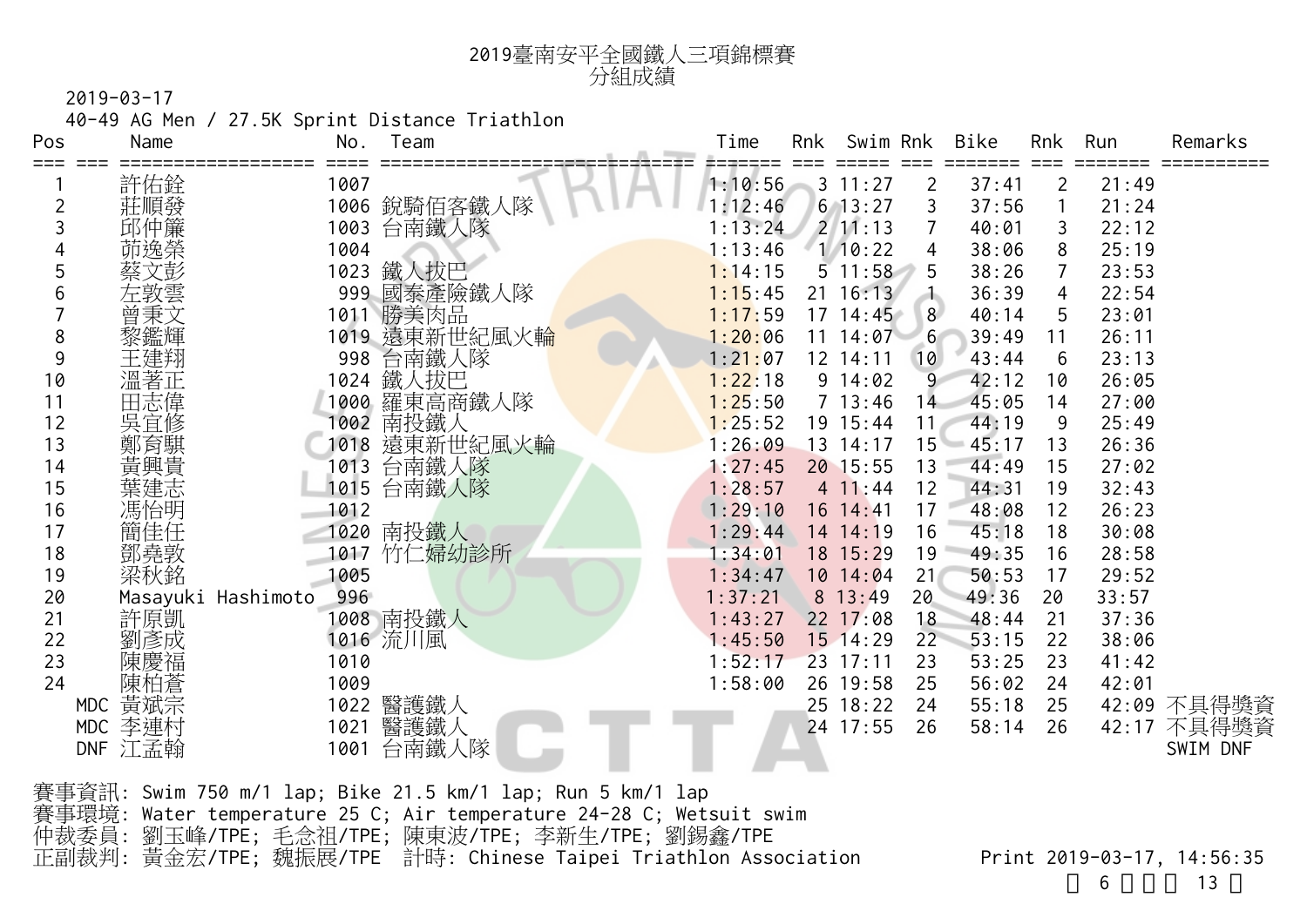| 2019臺南安平全國鐵人三項錦標賽<br>分組成績 |
|---------------------------|
|                           |

30-39 AG Men / 27.5K Sprint Distance Triathlon

| Pos       | Name               | No.<br>Team                   | Time    | Rnk | Swim Rnk           |                 | Bike  | Rnk | Run   | Remarks |
|-----------|--------------------|-------------------------------|---------|-----|--------------------|-----------------|-------|-----|-------|---------|
|           | Jason Hsieh        | 921                           | 1:03:58 |     | 9:18<br>$\sqrt{2}$ | 2               | 35:07 |     | 19:35 |         |
|           | 李育仁                | 國泰產險鐵人隊<br>925                | :04:59  |     | 310:59             |                 | 34:40 |     | 19:20 |         |
|           | Theo Bernard Grune | 923                           | : 11:49 |     | 5/11:35            | 4               | 39:25 | 3   | 20:50 |         |
|           | 賴承諺                | 937                           | 1:15:44 |     | $6\ 12:03$         | 3               | 39:00 | 6.  | 24:42 |         |
| 5.        | 張之銘<br>$+15$       | 938 鐵人拔巴/屏東樂活 <mark>鐵人</mark> | 1:18:46 |     | 8 15:35            | -5              | 39:50 | 5.  | 23:07 | 下車越線罰   |
| h         | OSCAR RIVAS        | 922                           | 1:18:52 |     | 12 17:09           | 6               | 39:54 | 4   | 21:50 |         |
|           | 鄭健廷                | 四草舟屋<br>935                   | 1:20:37 |     | $4 \t11:13$        |                 | 43:09 |     | 26:16 |         |
| 8         | 蔡正億                | 埔里游 騎 跑<br>933                | 1:22:32 |     | $2 \t10:36$        | 9               | 44:55 | 8   | 27:02 |         |
|           | 何柏諭                | 940                           | 1:28:45 |     | $7 \t14:50$        | 8               | 44:10 | 10  | 29:46 |         |
| 10        | 陳力睿                | 939 鐵人拔巴/屏東樂活 <mark>鐵人</mark> | 1:30:48 |     | $14$ 17:26         | 10              | 45:08 | 9   | 28:16 |         |
|           | 廖建維                | 930                           | 1:34:02 |     | $11 \t16:54$       | 12 <sub>1</sub> | 46:56 | 11  | 30:13 |         |
| 12        | 劉原良                | 932                           | 1:34:04 |     | 10 16:19           | 11              | 46:20 | 13  | 31:26 |         |
| 13        | 蒲聖淇                | 永勤俱樂部<br>931                  | 1:36:31 |     | $9 \t16:17$        | 13              | 49:07 | 12  | 31:07 |         |
| $14 + 15$ | 鄭詠仁                | 台南鐵人隊<br>936                  | 1:43:53 |     | $13 \t17:13$       | 16              | 53:36 | 14  | 32:50 | 下車越線罰   |
| 15        | 方詩竣                | 永勤俱樂部<br>924                  | 1:50:38 |     | 1621:23            | 14              | 51:38 | 15  | 37:38 |         |
| 16        | 詹家浩                | 納鐵人<br>928                    | 1:54:05 |     | $15 \t18:38$       | 15              | 53:00 | 16  | 42:28 |         |
|           |                    |                               |         |     |                    |                 |       |     |       |         |

賽事資訊: Swim 750 m/1 lap; Bike 21.5 km/1 lap; Run 5 km/1 lap 賽事環境: Water temperature 25 C; Air temperature 24-28 C; Wetsuit swim 仲裁委員: 劉玉峰/TPE; 毛念祖/TPE; 陳東波/TPE; 李新生/TPE; 劉錫鑫/TPE 正副裁判: 黃金宏/TPE; 魏振展/TPE 計時: Chinese Taipei Triathlon Association Print 2019-03-17, 14:56:35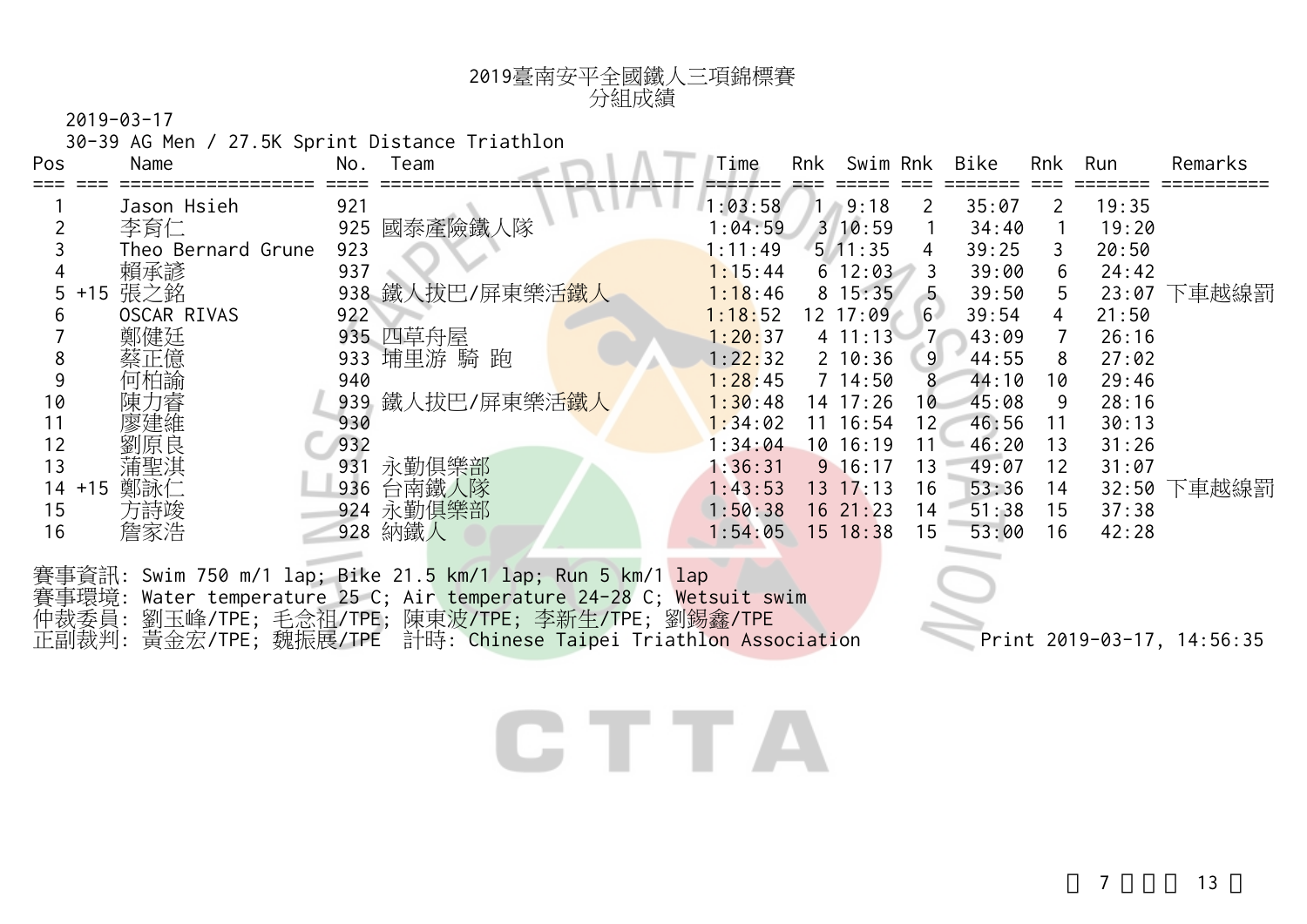| 2019臺南安平全國鐵人三項錦標賽 |
|-------------------|
| 分組成績              |

20-29 AG Men / 27.5K Sprint Distance Triathlon

| Pos | Name         | No.<br>Team                                                                                                                       | Time    | Rnk | Swim Rnk         |                  | Bike       | Rnk | Run   | Remarks     |
|-----|--------------|-----------------------------------------------------------------------------------------------------------------------------------|---------|-----|------------------|------------------|------------|-----|-------|-------------|
|     | 楊晁青          | 857                                                                                                                               | 1:07:11 |     | $2\;10:20$       | 2                | 37:58      |     | 18:54 |             |
|     | 徐培嚴          | 852                                                                                                                               | : 11:44 |     | $1 \quad 9:49$   |                  | 36:11      | 3   | 25:45 |             |
|     |              | 847                                                                                                                               | :22:06  |     | $5 \; 14:12$     | 4                | 42:17      | 2   | 25:37 |             |
|     |              | 853                                                                                                                               | : 22:36 |     | 4 12:09          | 3                | 42:02      | 6   | 28:27 |             |
|     | 張哲豪          | 台南鐵人隊<br>854                                                                                                                      | 1:26:13 |     | $8^{\circ}14:33$ | .5               | 43:11      |     | 28:31 |             |
| 6   | 周宥陞<br>$+15$ | 848 納鐵人                                                                                                                           | 1:31:51 |     | $6\;14:21$       |                  | 47:28      | 8   | 29:48 | 下車越線罰       |
|     | 邱家閎          | 851 我不知道要叫什麼                                                                                                                      | 1:33:10 |     | $9 \t15:48$      | 10               | 51:08      | 4   | 26:15 |             |
| 8   | 林子恩          | 850                                                                                                                               | 1:34:12 |     | 12 16:53         | -9               | 49:26      | 5.  | 27:55 |             |
| 9   | 楊黠毓          | 858 東風鐵人                                                                                                                          | 1:34:46 |     | $7 \t14:30$      | $6 \overline{6}$ | 44:26      | 12  | 35:51 |             |
| 10  | 韓尚諭          | 860                                                                                                                               | 1:39:49 |     | $3 \t10:22$      | 8                | 48:41      | 14  | 40:47 |             |
| 11  | 周祖鍊          | 849                                                                                                                               | 1:42:31 |     | $11 \t16:12$     |                  | 52:11      | 9   | 34:08 |             |
| 12  | 程嘉榮          | 永勤俱樂部<br>855                                                                                                                      | 1:54:51 |     | 1423:12          | 12 <sub>1</sub>  | 54:47      | 13  | 36:52 |             |
| 13  | 薛祐珽          | 859                                                                                                                               | 2:02:27 |     | 13 19:48         |                  | 14 1:07:06 | 10  | 35:34 |             |
|     | 華紹宇<br>MDC   | 醫護鐵人<br>861                                                                                                                       |         |     | 10 16:01         | 13               | 59:47      | 11  |       | 35:39 不具得獎資 |
|     |              | 賽事資訊: Swim 750 m/1 lap; Bike 21.5 km/1 lap; Run 5 km/1 lap<br>賽事環境: Water temperature 25 C; Air temperature 24-28 C; Wetsuit swim |         |     |                  |                  |            |     |       |             |

仲裁委員: 劉玉峰/TPE; 毛念祖/TPE; 陳東波/TPE; 李新生/TPE; 劉錫鑫/TPE 正副裁判: 黃金宏/TPE; 魏振展/TPE 計時: Chinese Taipei Triathlon Association Print 2019-03-17, 14:56:35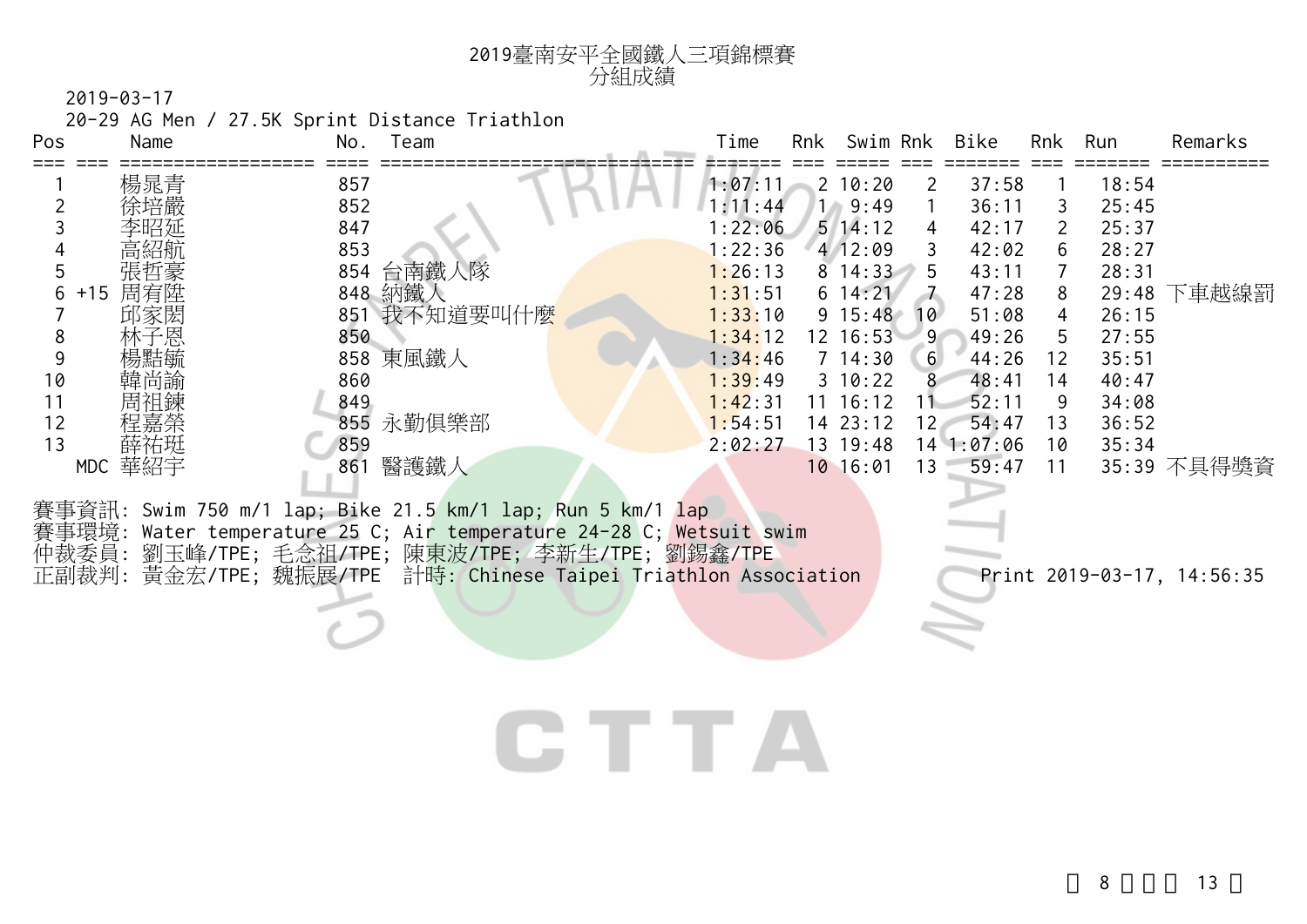

16-19 AG Men / 27.5K Sprint Distance Triathlon

| Pos | Name         | No. | Team                         | Time    | Rnk            | Swim Rnk   |                  | <b>Bike</b> | <b>Rnk</b>     | Run   | Remarks |
|-----|--------------|-----|------------------------------|---------|----------------|------------|------------------|-------------|----------------|-------|---------|
| === | 潘子易          |     | 757 Zoot Taiwan              | 59:14   |                | 7:20       |                  | 34:08       |                | 17:47 |         |
| 2   | 黃冠誌          | 752 | 臺東縣隊                         | 1:00:50 | 3 <sup>2</sup> | 7:57       | 2                | 34:19       | $\overline{2}$ | 18:34 |         |
| 3   | 孫明諒          | 739 |                              | 1:02:39 | $\overline{4}$ | 8:29       | 8                | 35:16       | 4              | 18:54 |         |
|     | 蘇睿丞          | 766 | 臺北市立大學                       | 1:02:39 | 13             | 9:22       | 3                | 34:24       | 5              | 18:54 |         |
| 5   | 朱鴻君          | 771 | 屏科大高雄市鐵人三 <mark>項訓練中心</mark> | 1:02:55 | $\overline{2}$ | 7:54       | 9                | 35:31       | $\overline{7}$ | 19:31 |         |
| 6   | 潘勇俊          | 758 |                              | 1:03:18 | 17             | 9:54       |                  | 34:36       | 3              | 18:49 |         |
|     | 劉嘉瑋          |     | 756 教練徐嘉男                    | 1:04:24 | 5              | 8:48       | 13               | 36:00       | 9              | 19:36 |         |
| 8   | 楊逸庠          | 753 |                              | 1:04:29 | $\overline{7}$ | 8:52       | 11 <sup>′</sup>  | 35:45       | 11             | 19:53 |         |
| 9   | 簡劭宇          | 763 | 松山家商                         | 1:04:54 | 11             | 9:17       | $\overline{7}$   | 34:42       | 16             | 20:56 |         |
| 10  | 李典陽          | 729 | 銳騎佰客鐵人隊瑞 <mark>祥高中</mark>    | 1:05:12 | 8              | 9:05       | $6 \overline{6}$ | 34:36       | 21             | 21:32 |         |
| 11  | 林一澈          | 735 | 教練徐嘉男                        | 1:06:53 | 12             | 9:18       | 20               | 37:21       | 13             | 20:15 |         |
| 12  | 張勝諺          |     | 743 東風鐵人                     | 1:06:54 |                | 29 11:25   | 12               | 35:52       | 10             | 19:38 |         |
| 13  | 林楷恩<br>$+15$ | 721 |                              | 1:07:21 |                | 28 11:25   |                  | $4 - 34:33$ | 20             | 21:09 | 下車越線罰   |
| 14  | 林郁棠          | 736 | 羅東高商鐵人隊                      | 1:07:41 |                | 22 10:08   | 16               | 36:31       | 18             | 21:03 |         |
| 15  | ·張柏昌恩        | 742 | 桃園市治平高中                      | 1:08:04 | 15             | 9:45       | 22               | 37:46       | 15             | 20:34 |         |
| 16  |              | 749 |                              | 1:08:18 | 10             | 9:13       | 10               | 35:35       | 26             | 23:30 |         |
| 17  | 游豐維          | 751 | 羅東高商鐵人隊                      | 1:08:59 |                | 21 10:08   | 26               | 38:50       | 12             | 20:02 |         |
| 18  | 何孟橋          | 724 |                              | 1:08:59 |                | 20 10:07   | 28               | 39:51       | 6              | 19:02 |         |
| 19  | 簡志軒          | 764 | 羅東高商鐵人隊                      | 1:09:00 | 16             | 9:53       | 23               | 38:00       | 19             | 21:07 |         |
| 20  | 謝祥禾          |     | 762 松山家商                     | 1:09:05 |                | 34 11:46   | 14               | 36:18       | 17             | 21:02 |         |
| 21  | 高銘陽          | 741 | 桃園市治平高中                      | 1:09:10 |                | $27$ 11:03 | 15               | 36:28       | 22             | 21:41 |         |
| 22  | 王維安          | 768 |                              | 1:09:27 |                | 23 10:12   | 18               | 36:50       | 23             | 22:27 |         |
| 23  | 吳昕恩          | 726 |                              | 1:10:31 | 14             | 9:23       | 19               | 37:20       | 27             | 23:48 |         |
| 24  | 莫子毅          | 745 |                              | 1:12:43 |                | 24 10:43   | 33               | 41:30       | 14             | 20:31 |         |
| 25  | 沈淏鵬          | 734 | 臺北市立大學                       | 1:13:29 |                | 37 13:16   | 17               | 36:45       | 25             | 23:30 |         |
| 26  | 陳又睿          | 769 | 鐵人拔巴                         | 1:13:51 | 9              | 9:11       | 25               | 38:48       | 34             | 25:53 |         |
| 27  |              | 759 | 瑞士釘/台灣微凱鐵人隊                  | 1:14:00 | 19             | 9:59       | 21               | 37:36       | 35             | 26:26 |         |
| 28  | 茶慶德倫         | 750 |                              | 1:14:06 |                | 39 13:31   | 31               | 41:01       | 8              | 19:35 |         |
| 29  | 徐震中          |     | 740 松山家商                     | 1:14:32 |                | 26 10:52   | 30               | 40:58       | 24             | 22:43 |         |
| 30  | 趙晨恩          |     | 755 東風鐵人                     | 1:15:37 |                | $31$ 11:33 | 24               | 38:47       | 33             | 25:18 |         |
| 31  | 呂旻翰          | 772 | 桃園市體育會鐵人三項委員會                | 1:15:43 |                | 30 11:32   | 27               | 39:09       | 30             | 25:04 |         |
| 32  | 張棨(王民)       |     | 744 東風鐵人                     | 1:16:35 |                | 25 10:49   | 29               | 40:51       | 29             | 24:56 |         |
|     |              |     |                              |         |                |            |                  |             |                | 9     | 13      |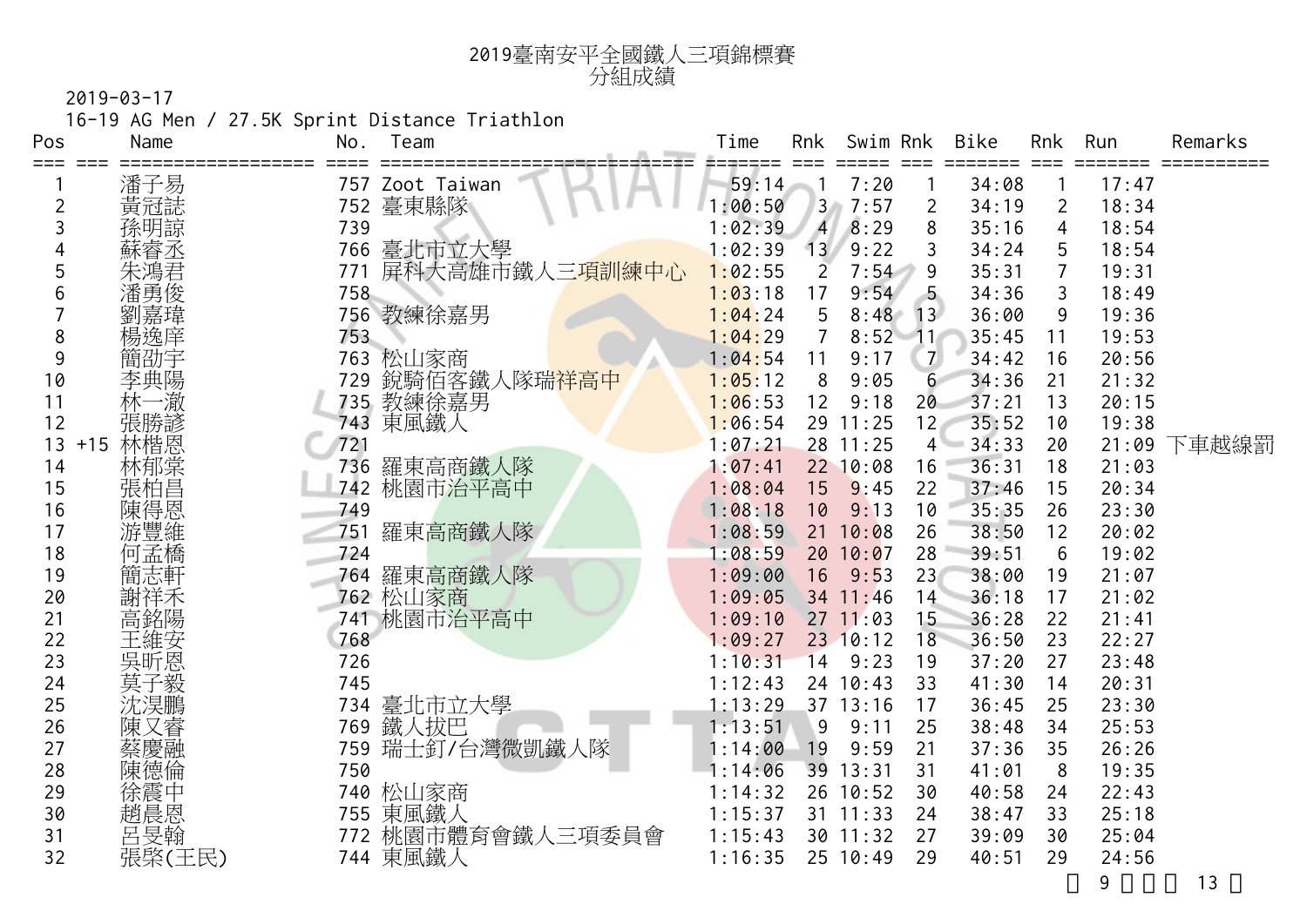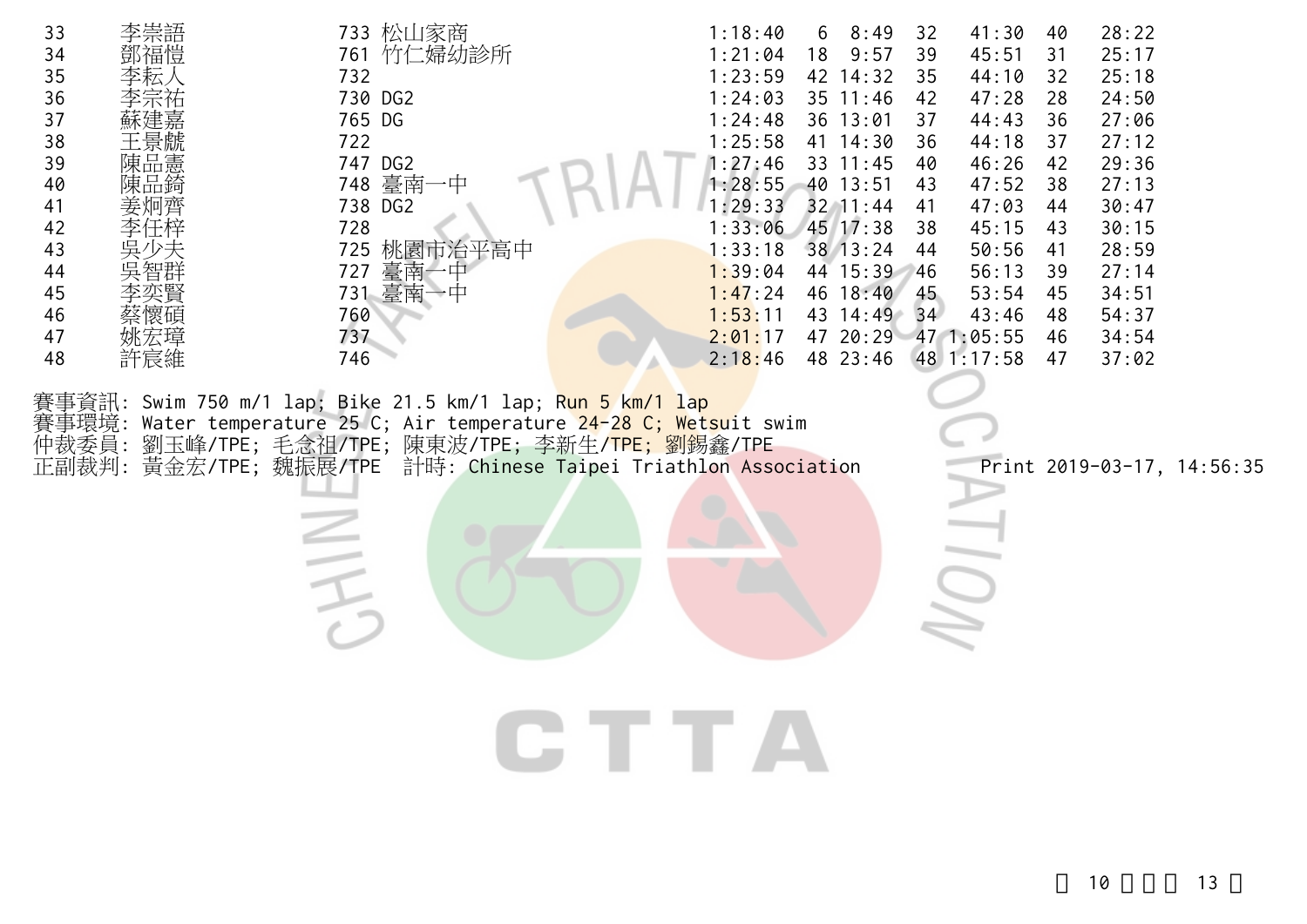| 2019臺南安平全國鐵人三項錦標賽 |
|-------------------|
| 分組成績              |

13-15 AG Men / 27.5K Sprint Distance Triathlon

| Pos | Name   | No. | Team                                                       | Time                      | Rnk | Swim Rnk       |                 | Bike  | Rnk | Run   | Remarks |
|-----|--------|-----|------------------------------------------------------------|---------------------------|-----|----------------|-----------------|-------|-----|-------|---------|
|     | 林旻澤    | 703 |                                                            | 1:07:24                   |     | 2 10:10        |                 | 35:44 | 2   | 21:31 |         |
|     | 郭承偉    | 709 | 銳騎佰客鐵人隊瑞祥高中國中部                                             | 1:07:45                   |     | $1 \quad 9:46$ | 2               | 36:26 | 3   | 21:35 |         |
|     | 曾俊霖    | 710 | 勝美肉品                                                       | :11:57                    |     | 4 11:09        | 4               | 38:45 | 4   | 22:04 |         |
|     | 魏允澄    | 713 | 新竹縣東興國中                                                    | 1:13:54                   |     | $3 \t10:23$    |                 | 40:56 | 5.  | 22:36 |         |
|     | 林昶睿    | 705 | 東風鐵人                                                       | 1:15:02                   |     | 711:52         | 3               | 37:55 | 8   | 25:16 |         |
| b   | 陳彥騰    |     | 715 超冠小鐵人                                                  | 1:15:48                   |     | $15 \t13:43$   | 6               | 40:52 |     | 21:15 |         |
|     | 馮冠瑜    | 711 |                                                            | 1:20:18                   |     | $11 \t13:25$   | 9 <sup>°</sup>  | 43:43 | 6   | 23:11 |         |
| 8   | 梁逢佑    |     | 708 Zoot Taiwan                                            | 1:20:20                   |     | $6\;11:50$     | 5 <sup>7</sup>  | 40:03 | 12  | 28:27 |         |
| 9   | 張秉睿    | 706 | 新竹縣東興國中                                                    | 1 : 2 <mark>1 :</mark> 39 |     | $8$ 11:55      | 8 <sup>8</sup>  | 43:28 | 10  | 26:18 |         |
| 10  | 郭騏樂    | 717 | 超冠小鐵人                                                      | 1:24:24                   |     | $5 \t11:17$    | 11              | 46:26 | 11  | 26:41 |         |
| 11  | 李邵廷    | 702 | 百鐵挑戰隊                                                      | 1:27:06                   |     | 12 13:29       | 14              | 49:29 | 7   | 24:10 |         |
| 12  | 詹皇哲    | 712 | 東風鐵人                                                       | 1:28:35                   |     | 10 13:21       | 12 <sub>1</sub> | 46:37 | 13  | 28:38 |         |
| 13  | 陳禹儒    | 716 | 超冠小鐵人                                                      | :30:09                    |     | 14 13:34       | 10 <sup>1</sup> | 46:13 | 14  | 30:23 |         |
| 14  | 林昕(王晉) | 704 | 埔里游 騎 跑                                                    | 1:36:53                   |     | $9$ 12:20      | 13              | 46:48 | 15  | 37:46 |         |
| 15  | 張容碩    | 707 | DVTT南區                                                     | 1:37:29                   |     | $17 \t17:50$   | 16              | 54:19 | 9   | 25:21 |         |
| 16  | 吳彥佐    | 714 |                                                            | 1:44:48                   |     | 13.13:32       | 15              | 52:41 | 16  | 38:36 |         |
| 17  | 吳子靖    | 701 | 台南鐵人隊                                                      | 1:56:14                   |     | $16 \t15:20$   | 17              | 56:09 | 17  | 44:46 |         |
|     |        |     | 賽事資訊: Swim 750 m/1 lap; Bike 21.5 km/1 lap; Run 5 km/1 lap |                           |     |                |                 |       |     |       |         |

賽事環境: Water temperature 25 C; Air temperature 24-28 C; Wetsuit swim 仲裁委員: 劉玉峰/TPE; 毛念祖/TPE; 陳東波/TPE; 李新生/TPE; 劉錫鑫/TPE 正副裁判: 黃金宏/TPE; 魏振展/TPE 計時: Chinese Taipei Triathlon Association Print 2019-03-17, 14:56:35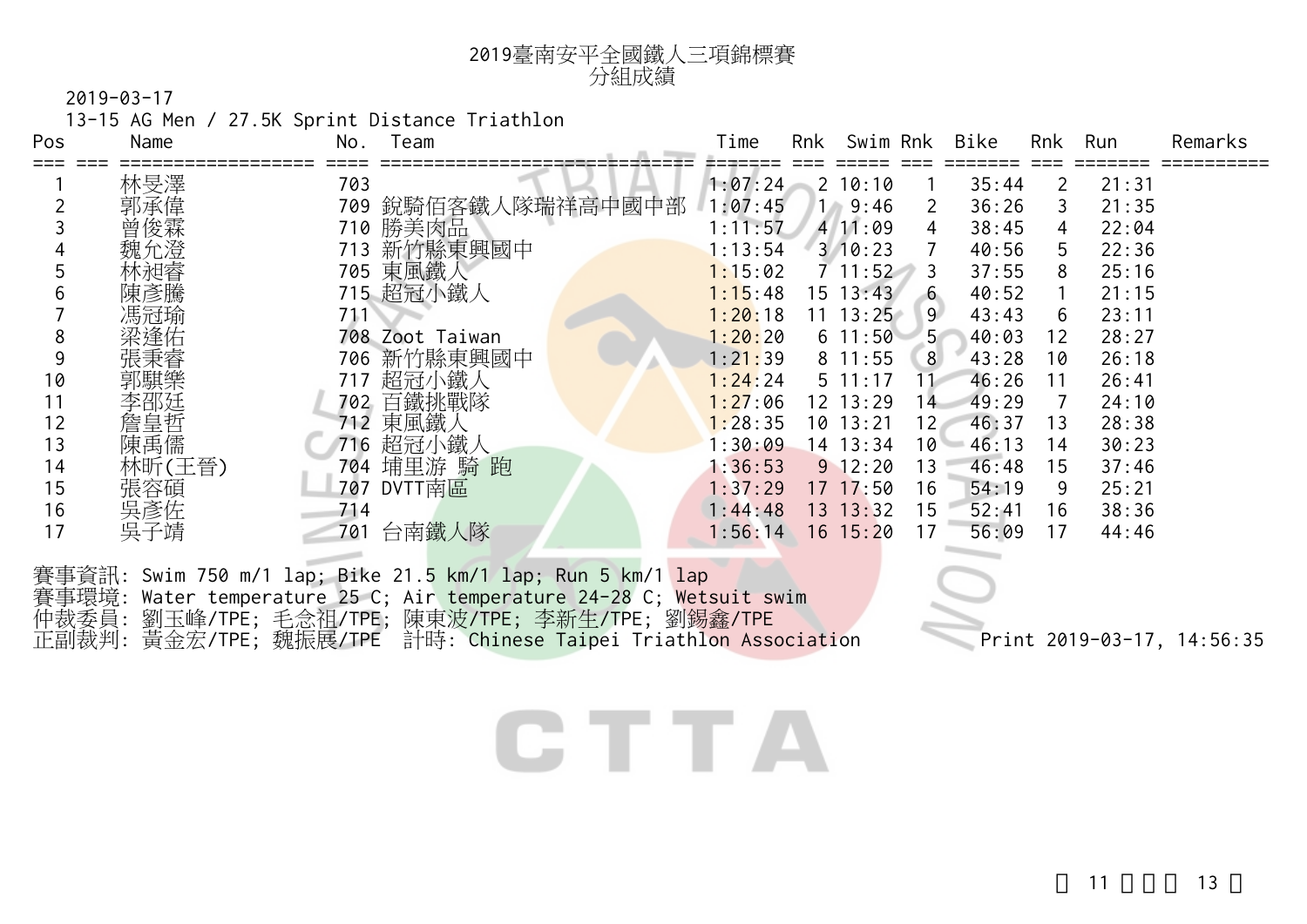| $2019 - 03 - 17$ |  |  |
|------------------|--|--|
|                  |  |  |

Tri\_B 組成績 / Sprint Distance Team Relay Results

<sup>2019</sup>臺南安平全國鐵人三項錦標賽

| Pos        | No. | Name                                                       | Team     | Time    | Swim  | Bike            | Run   | Remarks        |
|------------|-----|------------------------------------------------------------|----------|---------|-------|-----------------|-------|----------------|
|            |     | 1124 吳少澤.田中潤.劉耀仁                                           | 立臺南大學    | 1:02:10 | 9:32  | 35:58           | 16:41 |                |
|            |     | 1132 陳聖傑.蘇子期.林建宏                                           | ⊥家商      | 1:02:31 | 8:46  | 34:48           | 18:57 |                |
|            |     | 1141 謝瀚緯.吳仲遠.洪翊洋                                           | 曾文農工     | 1:13:07 | 14:03 | 36:20           | 22:44 |                |
|            |     | 1122 江泊洲. 江俊亞. 江俊宏                                         | 鐵人拔巴     | 1:13:34 | 10:34 | 41:41           | 21:20 |                |
|            |     | 1135 歐宇翔.穆昕宜.汪旻翰                                           |          | 1:16:20 | 9:26  | 40:55           | 26:00 |                |
| 6 < 3      |     | 1136 歐陽儒燦.鄭天瑜.歐陽儒燦                                         |          | 1:24:50 | 15:35 | 44:28           |       | 24:48 <3不頒獎    |
|            |     | 1123 王子翰.林怡如.許致浩                                           |          | 1:33:05 | 17:33 | 51:11           | 24:22 |                |
| 8          |     | 1142 陳震霖.陳映宇.陳映宬                                           |          | 1:41:39 | 15:49 | 55:49           | 30:02 |                |
|            |     | 1140 簡宇信. 林子豪. 宋苑林                                         | 復盛股份有限公司 | 1:41:54 | 18:50 | 51:18           | 31:47 |                |
| 10         |     | 1139 賴元嘉.張益禎.潘杉本                                           | 復盛股份有限公司 | 1:42:32 | 19:05 | 56:09           | 27:19 |                |
| 11         |     | 1138 蔡雨珊.蔡明璋.蔡雨成                                           |          | 1:48:06 | 15:52 | 55:09           | 37:06 |                |
| 12         |     | 1129 康淳瑋.楊志宏.黃榮明                                           | 復盛股份有限公司 | 1:48:13 | 19:11 | 56:57           | 32:05 |                |
| 13         |     | 1131 陳盈宏.吳金桂.陳明郎                                           | 復盛股份有限公司 | 1:49:33 | 19:04 | 59:16           | 31:13 |                |
| 14         |     | 1121 林釧玉.賴瑤珊.吳奕萱                                           | 賞車路跑團    | 1:55:04 | 25:30 | 59:18           | 30:16 |                |
| 15         |     | 1130 陳子騰.余亞庭.王珈蔚                                           |          | 1:58:19 |       | $24:10$ 1:08:20 | 25:49 |                |
| 16         |     | 1125 吳宜哲.黃志遠.鄧建中                                           | 復盛股份有限公司 | 2:07:42 |       | $25:18$ 1:14:08 | 28:18 |                |
| <b>DNF</b> |     | 1134 廖偉証. 黃怡庭. 林宜靜                                         | 復盛股份有限公司 |         |       | $7:59$ 1:09:41  |       | 29:27 SWIM DNF |
|            |     | DSQ 1128 夏若綺.翁偉倫.林竑伸                                       |          |         |       | 23:28 1:10:27   |       | 26:42 BIKE異常   |
|            |     |                                                            |          |         |       |                 |       |                |
|            |     | 賽事資訊: Swim 750 m/1 lap; Bike 21.5 km/1 lap; Run 5 km/1 lap |          |         |       |                 |       |                |

分組成績

賽事環境: Water temperature 25 C; Air temperature 24-28 C; Wetsuit swim

仲裁委員: 劉玉峰/TPE; 毛念祖/TPE; 陳東波/TPE; 李新生/TPE; 劉錫鑫/TPE

計 時: Chinese Taipei Triathlon Association Print 2019-03-17, 14:56:35